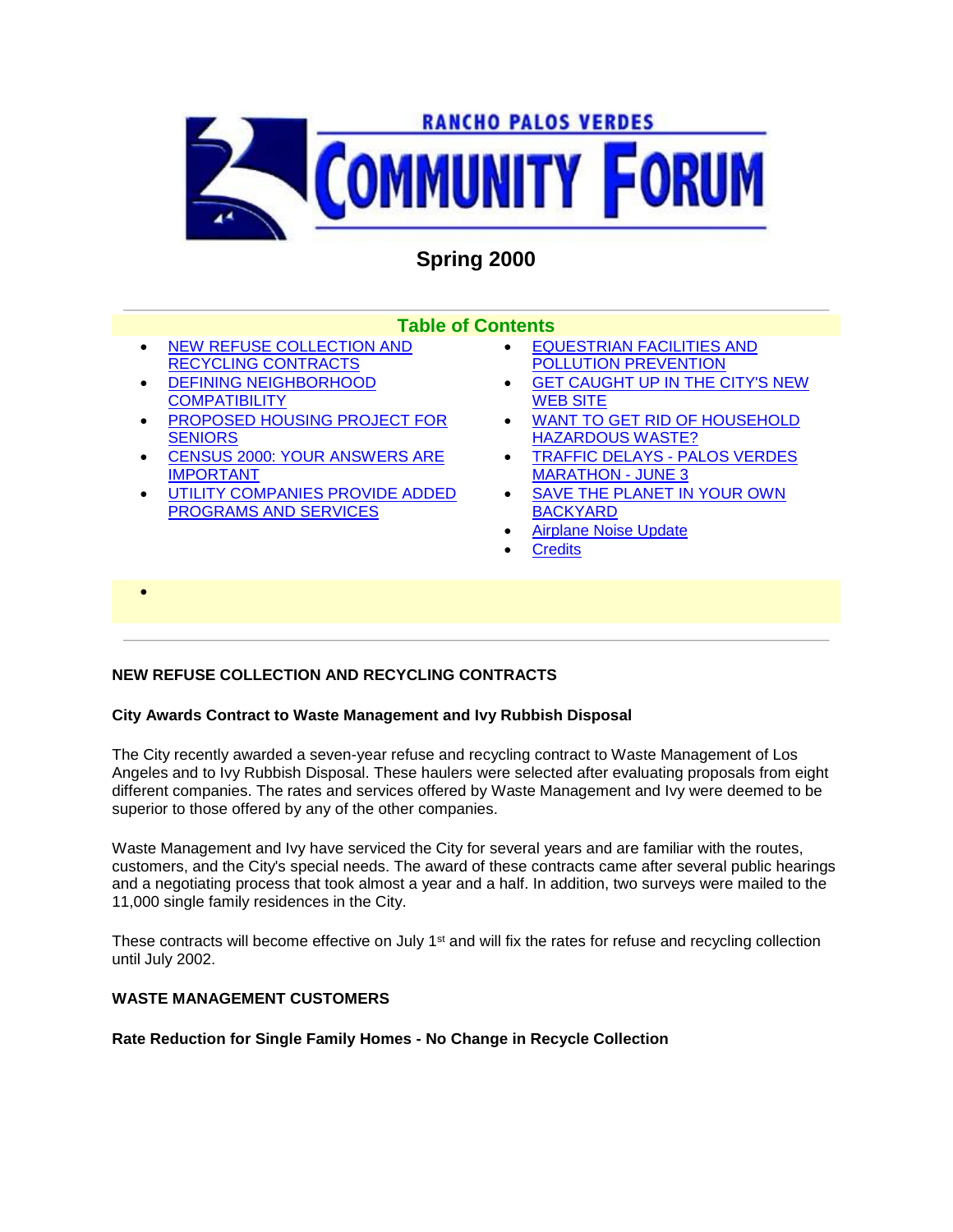**Customers in single family homes will get an 8% rate reduction. Refuse, recyclables and green waste will continue to be collected manually and new trucks will be servicing the City. Residents will continue to provide their own refuse containers and will still get twice a week collection.** 

#### **New Containers for Recyclables and Green Waste**

**A blue 32-gallon container with wheels will be provided to all Waste Management customers in May. Residents should use this container for all of their recyclables: newspapers, mixed paper, junk mail, cans, aluminum, glass, and bottles. Any of the old recycling crates that are unwanted should be left curbside and they will be removed.**

**Also in May, residents will be getting two green 32 gallon containers for "green waste" sometimes referred to as yard waste. These containers should be used only for grass clippings, shrubs, leaves, and small branches. Tied bundles will continue to be collected. Gardeners should be instructed to use these containers for yard waste instead of using plastic bags. No trash should be mixed with the green waste because this causes contamination. Help the City reach its mandated 50% recycling goal by using these green waste containers.**

**Upon request, additional green waste containers will available free of charge.**

**If plastic bags are used for your green waste, make sure they are properly tagged. Residents can get these tags from Waste Management or from their route driver; they are also available at City Hall. Plastic bags that are not tagged will be collected as regular trash and will not be recycled.** 

#### **Route Changes**

**Residents currently on the Wednesday/Saturday schedule will be switched to either a Monday/Thursday or a Tuesday/Friday pickup effective March 6th. Notices were mailed to all Waste Management customers in mid-February. All other routes will be unchanged.** 

# **Change in Recycling Pick-Up Day**

**Recyclables will be collected on the first trash collection day of the week. Green waste will be picked up on the second trash collection day. This change will be Citywide.**

#### **Discounts**

**Residents who prepay for the entire year will be entitled to a 5% discount. Senior citizens (65 years and older) will get an additional 10% discount.** 

#### **MULTI-FAMILY RESIDENCES**

**For residents who live in apartments, condominiums and townhomes there will be a rate decrease of approximately 8%. The size of the bin/dumpster and frequency of trash collection at these complexes determines the rates.** 

**Waste Management customers should call (310) 830-7100 if they have any questions about their service.** 

#### **IVY RUBBISH DISPOSAL CUSTOMERS**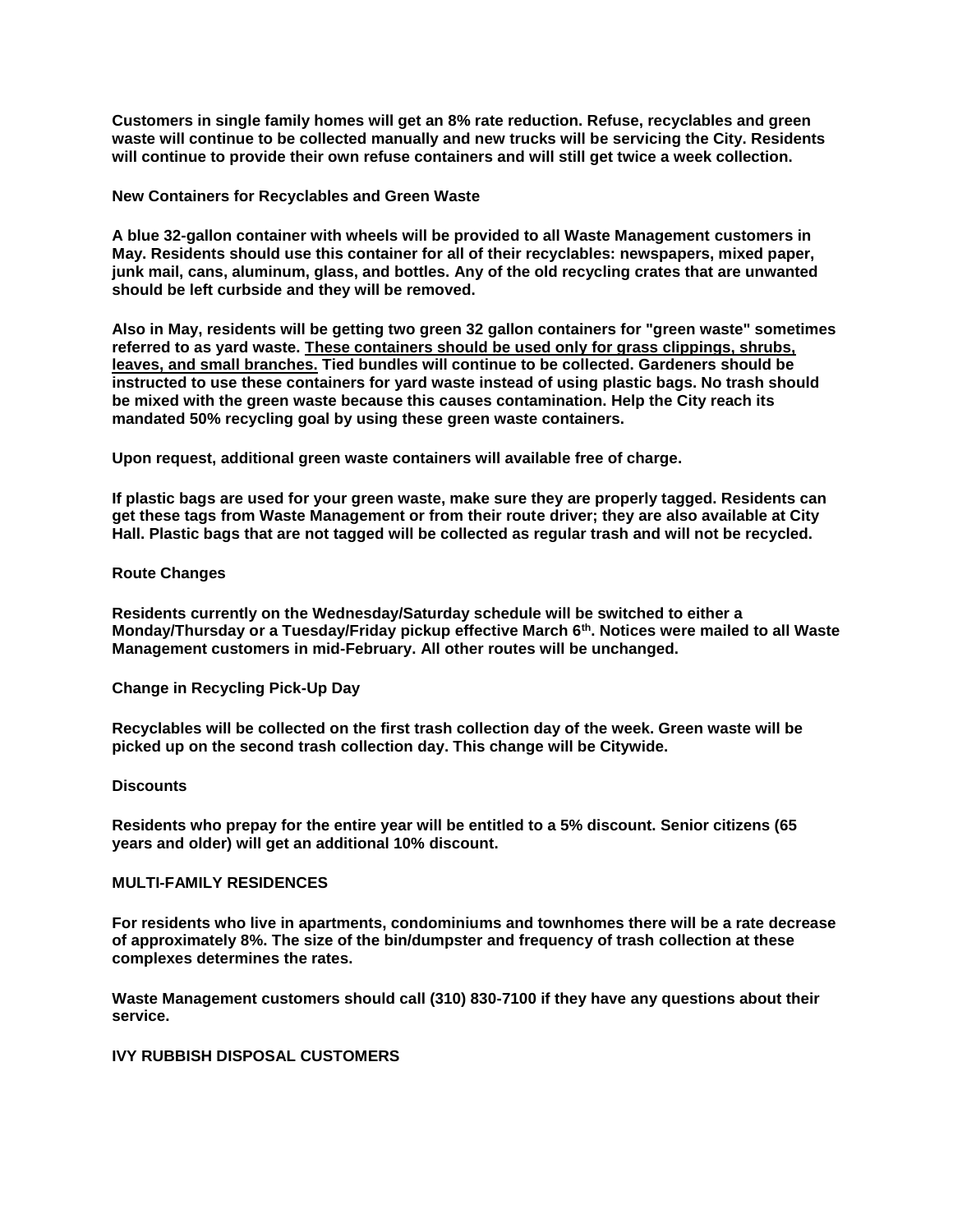**The rate for Ivy customers will be increased approximately 5%. There will be no changes in routes or services and a new truck will be servicing the area. There will be no changes in the frequency or days of pickup.**

**New Containers for Recyclables and Green Waste**

**A new blue 32-gallon container with wheels will be provided to all customers in May. All recyclables, newspapers, mixed paper, junk mail, aluminum, cans, glass, and bottles can be placed in this new container. Any of the old recycling crates that are unwanted should be left curbside and they will be removed.**

**Ivy customers can continue to place their green waste with the trash.**

#### **Discounts**

**There will be a 5% discount for customers who prepay make an annual prepayment of the account. Seniors (65 years and older) will get an additional 5% discount.** 

**Ivy customers should call (310) 530-2899 if they have any questions about their service.** 

# **DEFINING NEIGHBORHOOD COMPATIBILITY**

#### **City Code Amended to Preserve Established Neighborhoods**

The Development Code is a part of the City's Municipal Code that guides the growth and development of the City consistent with its land use policies. To preserve established neighborhoods from the recent influx of new development and large additions to existing homes the City Council has recently amended this Code to regulate the size of single-family residences.

Prior to this amendment, new homes and additions were subject to the City's Maximum Structure Size requirement that established a quantitative limit to the size of a structure. With this amendment, however, the maximum structure size requirement has been replaced by a method known as the "neighborhood compatibility" finding. This compatibility is determined by an analysis of the proposed project that compares it with the ten closest neighboring homes.

By definition, "neighborhood compatibility" means a) the scale of surrounding residences, b) the architectural style and material, and c) the front yard setback. This new neighborhood compatibility finding will apply to the following projects:

- 1. New residences on vacant lots;
- 2. New residences proposed to replace an existing residence;
- 3. Existing residences that are proposed to be remodeled or renovated where fifty percent or greater of any existing interior and exterior walls or existing square footage is demolished; and
- 4. Additions to existing single-family residences consisting of a 25% expansion or more of the total square footage of the original main residence, including the garage. This original square footage will be determined by referring to the original building permits on file with the City and the Los Angles County assessor's information.

The director or the planning commission makes the determination of whether a new single-family residence or an addition to an existing single-family residence is compatible with the neighborhood character. In either case, a public notice for the "neighborhood compatibility" finding will be published and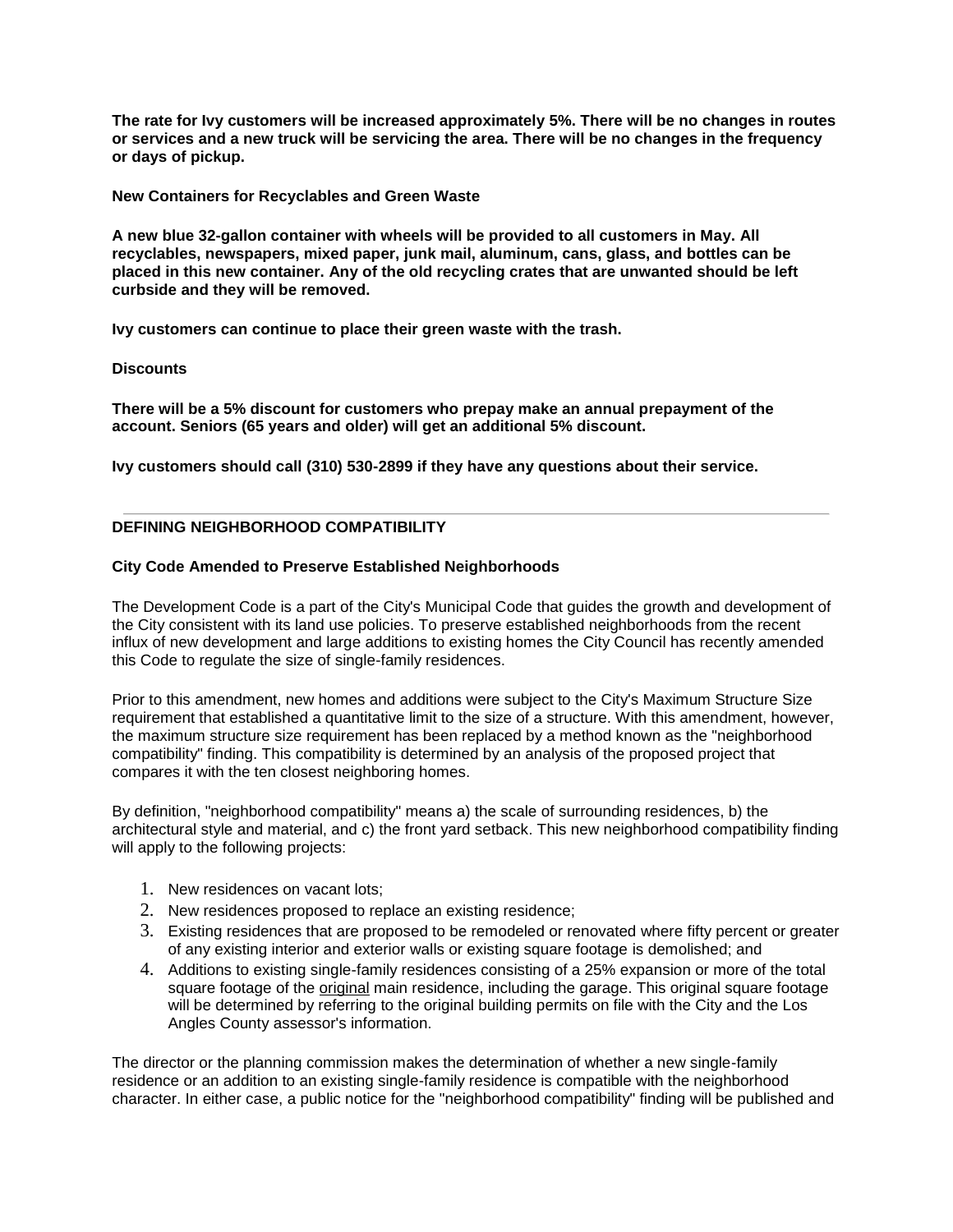mailed to property owners within a 500-foot radius of the proposed project. This public notice will be given at least 15 days prior to a decision being rendered on the project.

Residents considering building a new home or an addition should consider the requirements for "neighborhood compatibility" and the notification process. Questions about this matter should be directed to the Planning Department at 310-544-5228.

# **PROPOSED HOUSING PROJECT FOR SENIORS**

# **City Does its Fair Share to Provide Affordable Housing**

The State of California requires that every city provide its fair share of housing for persons of all income levels. This fair share is determined by the Southern California Association of Governments, more frequently referred to by its acronym SCAG.

Rancho Palos Verdes has been notified by SCAG that to meet our fair share of the region's housing needs, which includes Los Angeles, Orange, San Bernardino and Riverside Counties, it will be necessary to build 53 dwelling units during the next seven and a half years. A portion of those units must be affordable to very low and low-income persons and families.

Because of these mandated requirements, the City has been exploring ways to make affordable housing available within the City.

# **Funding**

Two current City programs generate revenue for the creation of these affordable units: the Rancho Palos Verdes Redevelopment Agency and the City's In Lieu Affordable Housing Program.

#### Redevelopment Agency

Twenty percent of the City's Redevelopment Agency's tax increment must be set aside for the purpose of increasing, improving, and preserving housing that is affordable to very low, low, and moderate households.

Since the formation of the Redevelopment Agency in 1984, approximately \$980,000 has been set-aside for this purpose.

#### In Lieu Affordable Housing

This program has collected \$260,000 in fees from large residential developments such as the Seabreeze tract on Crest Road. The City has recently received \$596,494 from the Ocean Front Estates project located on Palos Verdes Drive West.

#### **Proposed Affordable Housing Project for Seniors**

Last summer the City Council and Planning Commission held a joint workshop to review a non-profit developer's concept of a proposed Senior Affordable Housing project that included 84 apartment units and a 2,500 square foot senior center. That project will be located at the northwest corner of Crenshaw Boulevard and Crestridge Road.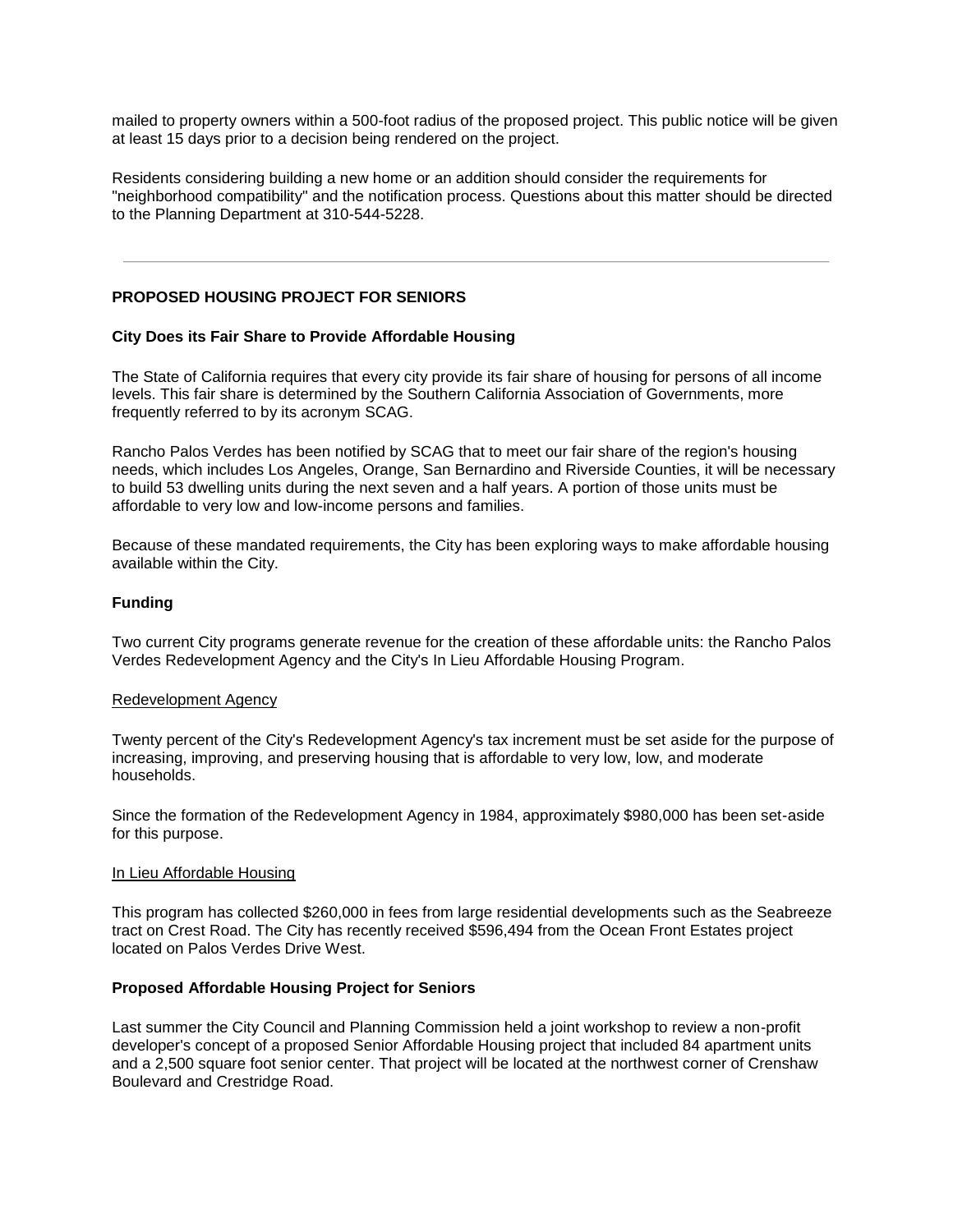This developer has requested that the City contribute up to \$1.9 million towards this project. At the workshop, the City Council gave some direction to the developer and indicated that the project had some merit. The City Council then formed a Council sub-committee to work with the developer and the Peninsula Seniors to address their needs for this center.

As a result of the sub-committee's work, the preliminary design has changed slightly and now consists of a two-story, 73-unit mix of one and two bedroom units (65 one-bedroom units and 8 two-bedroom units). The project will also have apartments leased at a very low to low rental rate (approximately \$400 to \$600 per month) and will contain a 5,000 square foot senior center. Over a hundred parking spaces will be provided.

# **Joint Effort**

This project is a joint effort between the City of Rancho Palos Verdes, the City's Redevelopment Agency, the non-profit developer, the County of Los Angeles and other financial contributors. The City's and the Redevelopment Agency's combined investment will be about \$1.9 million. Additional funds will be obtained from the County and other sources.

This is a complicated project requiring the approval of a supplemental environmental impact report, conditional use permit and a grading permit by the City. The developer has submitted applications for these permits and they are currently being analyzed by City staff. It is anticipated that this project will be heard by the Planning Commission sometime this summer.

Any questions regarding the State's mandates or the proposed senior affordable housing project should be directed to Senior Greg Pfost at (310) 544-5228.

# **CENSUS 2000: YOUR ANSWERS ARE IMPORTANT**

# **Everybody is Number One in the Census**

It's time to be counted! Census Day is April 1, 2000. This is an American tradition that dates back to the writing of the Constitution. In fact, Census 2000 will mark 210 years of uninterrupted census taking in our nation, a democratic tradition unequaled anywhere else in the world. The census, however, is more than just a head count, and there are lots of reasons why you should take the time to fill out your census form and return it promptly:

- The population count gives every U.S. resident an equal voice in government; it determines the number of representatives each state is entitled to have in the U.S. House of Representatives. Equal representation at state and local levels is also based on the census, as are the boundaries of local political districts.
- The census means money for schools, health services, child care and transportation services, to name a few. These public services and dozens of others are recipients of the billions of dollars in state and federal funds distributed to cities and counties each year based on census information. If a neighborhood has a lot of traffic congestion, elderly people living alone or over-crowded schools, state and federal funds based on census numbers can be part of the solution. An accurate and complete count of residents during the census is the only way to make certain that every community receives its fair share of these funds.
- Accurate census information speeds the delivery of emergency services to those who need it, when they need it. Many 911 emergency systems are based on maps developed for the last census. When floods, wild fires or earthquakes hit, the census tells rescuers how many people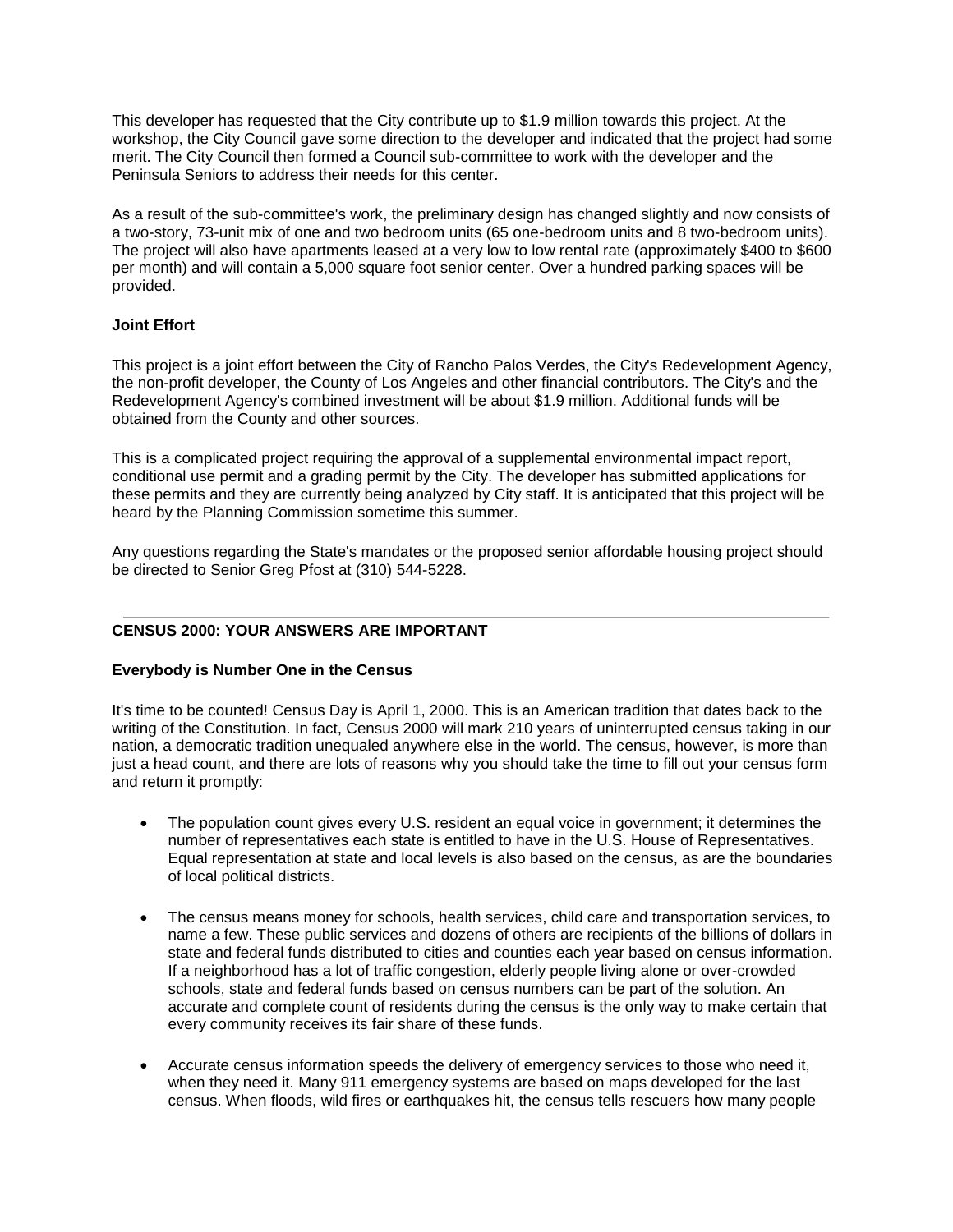will need their help. When Hurricane Andrew hit South Florida in 1991, census information aided the rescue effort by providing solid estimates of the number of people in each block.

 Census records are a treasure trove of family history information. Individual records are held confidential for 72 years, but individuals can request a certificate from past censuses that can be used as proof to establish age, residency or relationship to a relative or family early in this century or before. This information could help that person qualify for a pension, establish citizenship or obtain an inheritance. Because the U.S. has conducted a census every 10 years since 1790, students, historians and everyone in the nation can know how far America has come. Looking forward, in 2072, a future generation could use census information gathered today to research its family history.

Your privacy is guaranteed. No individual can be identified in the statistics published by the Census Bureau. All information residents provide on their census forms remains strictly confidential and available only to sworn Census Bureau personnel. By law, the Bureau cannot share your answers with the IRS, the FBI, the Immigration and Naturalization Service or any other governmental agency at any level. The same law prevents the Bureau from selling or giving away your name and address to any private organization or business that may want to contact you. There are no exceptions. Even after 72 years, only family members can request basic information on their forebears, and then for genealogical purposes only.

When the questionnaires for Census 2000 begin arriving in more than 120 million residential mailboxes at the end of March 2000, every resident has something to gain from filling them out and returning them promptly, and nothing to lose. Take the time to be counted. It's important to us all!

**UTILITY COMPANIES PROVIDE ADDED PROGRAMS AND SERVICES**

# **Not Just Water, Gas and Electricity**

Helpful assistance, incentives and information are available for customers who are concerned about using their utilities efficiently, who may have special medical needs, and who are interested in saving on their utility bills.

For a limited time, the Southern California Edison Company's "2000 Residential Clothes Washer Rebate Program" offers a rebate for purchasing new Energy Star rated clothes washers. If you're thinking about getting rid of an old, energy guzzling refrigerator, the Edison will pick it up at no cost. These refrigerators will be recycled and any hazardous materials will be disposed of properly. For more information on recycling appliances, call 1-800-234-9722.

Edison also performs usage audits for commercial and residential customers. This audit explains what equipment in your home or office uses power and how it effects your electric bill. This usage audit can be done in person or by mail surveys.

For customers with medical situations that require electrical equipment prescribed by a physician, Edison has a special program. Simply ask your doctor to sign a medical notification form you can obtain by calling the Edison 24-hour customer service number. You will receive a reduction in a portion of your electrical bill; also, your name and location will be noted for Edison Company crews. In the event of a power outage that would last longer than the battery backup on your equipment, you will be contacted by Edison in the field or by phone for updates.

The Edison Company web site at www.sce.com is a great resource for information on power outage safety tips, energy efficiency guides, ideas to improve indoor lighting and much more.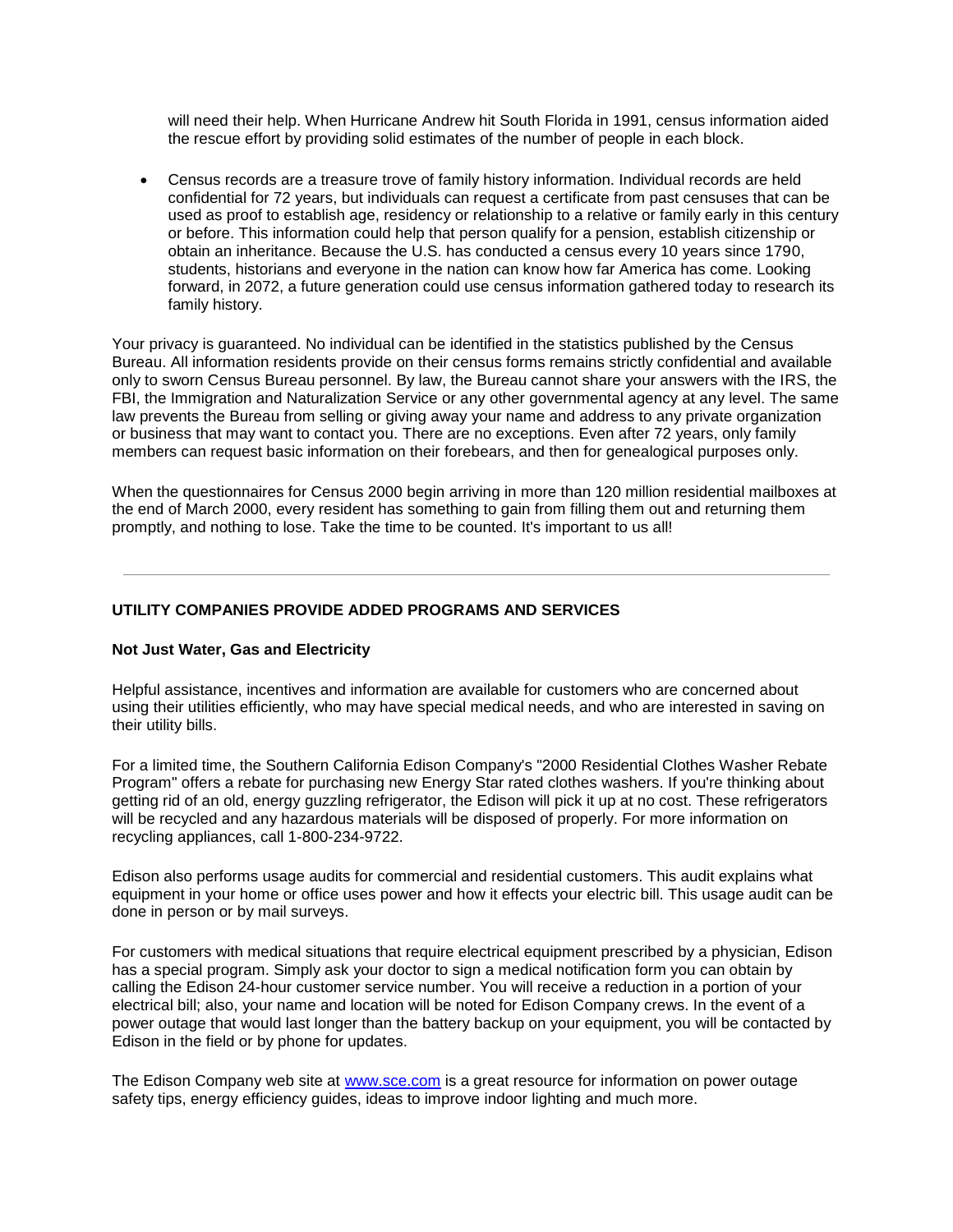California Water Service Company offers customers free services such as detecting water leaks, replacing defective water meters and dials, broken meter boxes and covers, and correcting water pressure problems. They also provide information on water system quality, water conservation, drought gardening and more, just call the local office at 310-377-5525.

Southern California Gas Company residential customers can now use the Internet to make service appointments, review their account, pay bills on line, and request gas service to be turned on by accessing the web site, www.socalgas.com. The Gas Company also offers financing toward energyefficient home improvements, such as central air conditioning, window and door replacements, insulation and roofing. Qualified customers can apply for unsecured, low-interest financing from \$1,000 to \$20,000 through the Home Energy Upgrade Financing Program. Interested residents may call the Gas Company at 1-800-427-0797 for more information.

The West Basin Municipal Water District is a public agency that wholesales imported water to local cities, water companies, private companies and investor-owned utilities. Rancho Palos Verdes residents may participate in the West Basin's "Drought-proof 2000 Program" by installing an ultra-low flush toilet that conserves water and decreases your monthly water bill. Residents can take advantage of a \$50 rebate offer for every Ultra-Low Flush toilet they buy and install. Call the Drought Proof 2000 infoline at 310-660- 0287 or toll free 1-877-397-3780 to request more information and a rebate application.

# **EQUESTRIAN FACILITIES AND POLLUTION PREVENTION**

# **Storm Drains are for Rain. . .Not for Animal Waste**

Stringent storm water clean-up standards have recently been imposed that require cities to prevent the introduction of pollutants into the storm drain system. Included in these pollutants is animal waste.

Keeping horses requires some special precautions to prevent the flow of animal waste into this storm drain system that empties directly into the ocean and on to our beaches.

The City's Equestrian Overlay (Q) District regulations include a number of provisions to eliminate or minimize the pollution problems related to horsekeeping: animal waste may not accumulate, run off or leach into the soil and create a public nuisance. Additionally, regular, intermittent and seasonal watercourses must be kept clear of animal waste, soiled straw and other refuse; structures or enclosures for the keeping of horses are not permitted in these drainage courses.

The County of Los Angeles has also compiled a list of "Best Management Practices" that can assist the City's equestrian community in preventing pollution related to horsekeeping activities. These practices include:

- Store materials and chemicals inside buildings or in covered, bermed areas.
- Prevent animals from entering surface waters or environmentally sensitive areas.
- Prevent wastewater from leaving the property when washing down animals or their stalls.
- Protect all storage facilities and stables from rainfall and surface runoff by storing inside or covering it outside.
- Prevent erosion and control drainage areas on the property.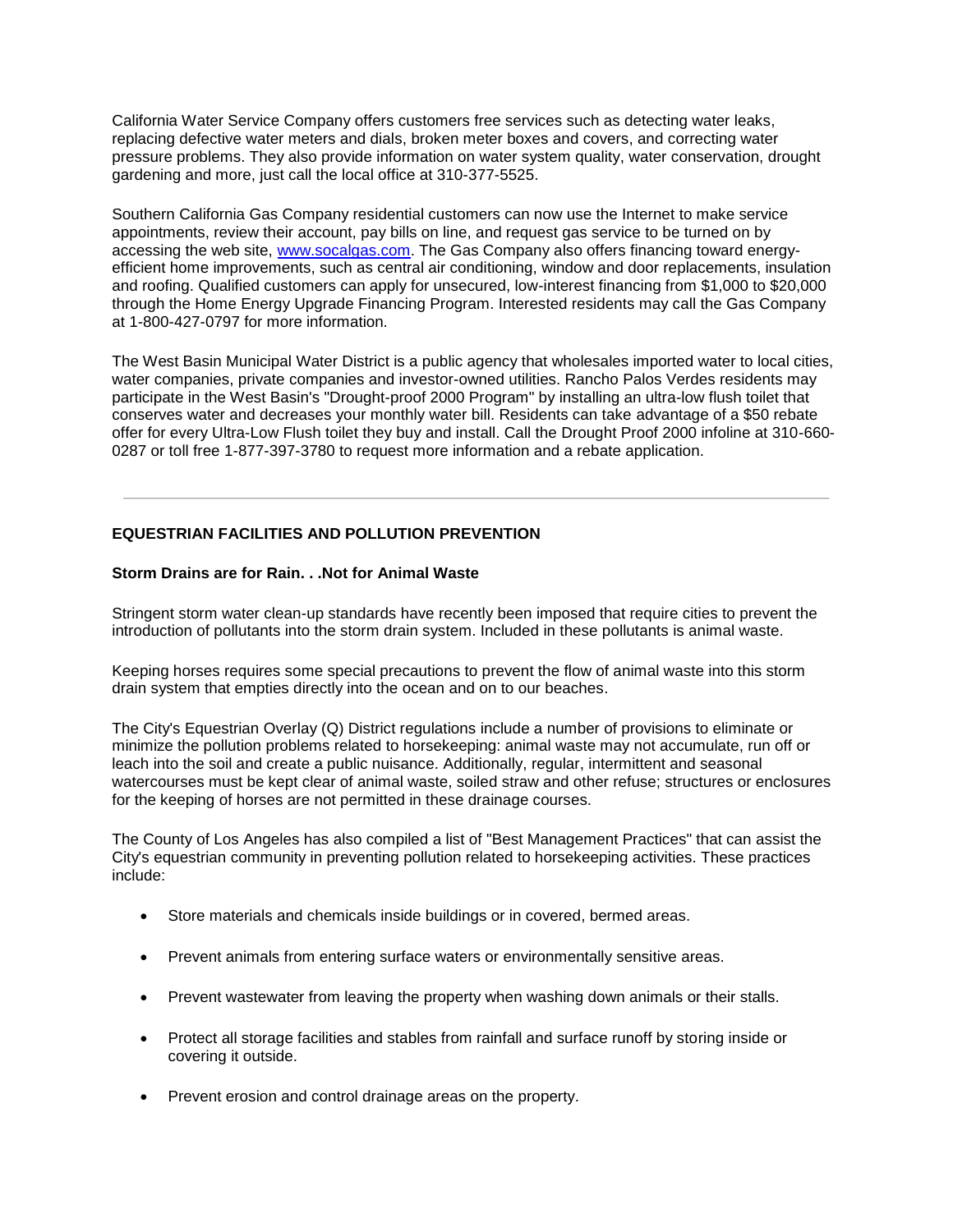- Avoid the use of pesticides, herbicides and fertilizers within 100 feet of storm drains and watercourses.
- Use native, drought-tolerant plants to retain soils and reduce erosion and pollution.
- Avoid locating corrals or pastures near streams that may flood.
- Avoid heavy trail use immediately after a rain to protect trail systems and prevent erosion.

Contact the Planning Division at (310) 544-5228 for more information about the City's horsekeeping regulations,

# **GET CAUGHT UP IN THE CITY'S NEW WEB SITE**

The City's new web site will be up for viewing early this spring. You can find it on the Internet at www.palosverdes.com/rpv.

This revised web site contains a lot of information about Rancho Palos Verdes: park locations, playground facilities, whale watching information and a listing of organizations providing recreational activities in our community.

If you want to inquire about employment opportunities with the City, how to apply for a building permit, read the latest copy of the City's "Budget in Brief" or find out about the Neighborhood Watch program, all of that will be on the web site.

Coming on line later this Spring will be the Municipal Code which contains the laws of the City governing such matters as building and zoning requirements, animal control, or how to get a City business license. This Code section will have keyword search ability. For instance, if you type in the words "business license application" you will be directed to 5.04.110. That's the shorthand for Title 5, Chapter 04, Section 110, and it contains all of the regulations about City business licenses.

Upcoming City Council agendas can also be accessed from the website the weekend before the meeting. City Council meetings are held on the first and third Tuesday of the month. Also available will be the staff reports for agenda items.

The overhaul of the City's web site is a work in progress and will be phased in this year. As always, give us your comments and ideas at www.palosverdes.com/rpv.

# WANT TO GET RID OF HOUSEHOLD HAZARDOUS WASTE?

Do it the Right Way - for Free!

WHERE: Rancho Palos Verdes City Hall/City Yard,

30940 Hawthorne Blvd.,

½ mile from Palos Verdes Dr. West.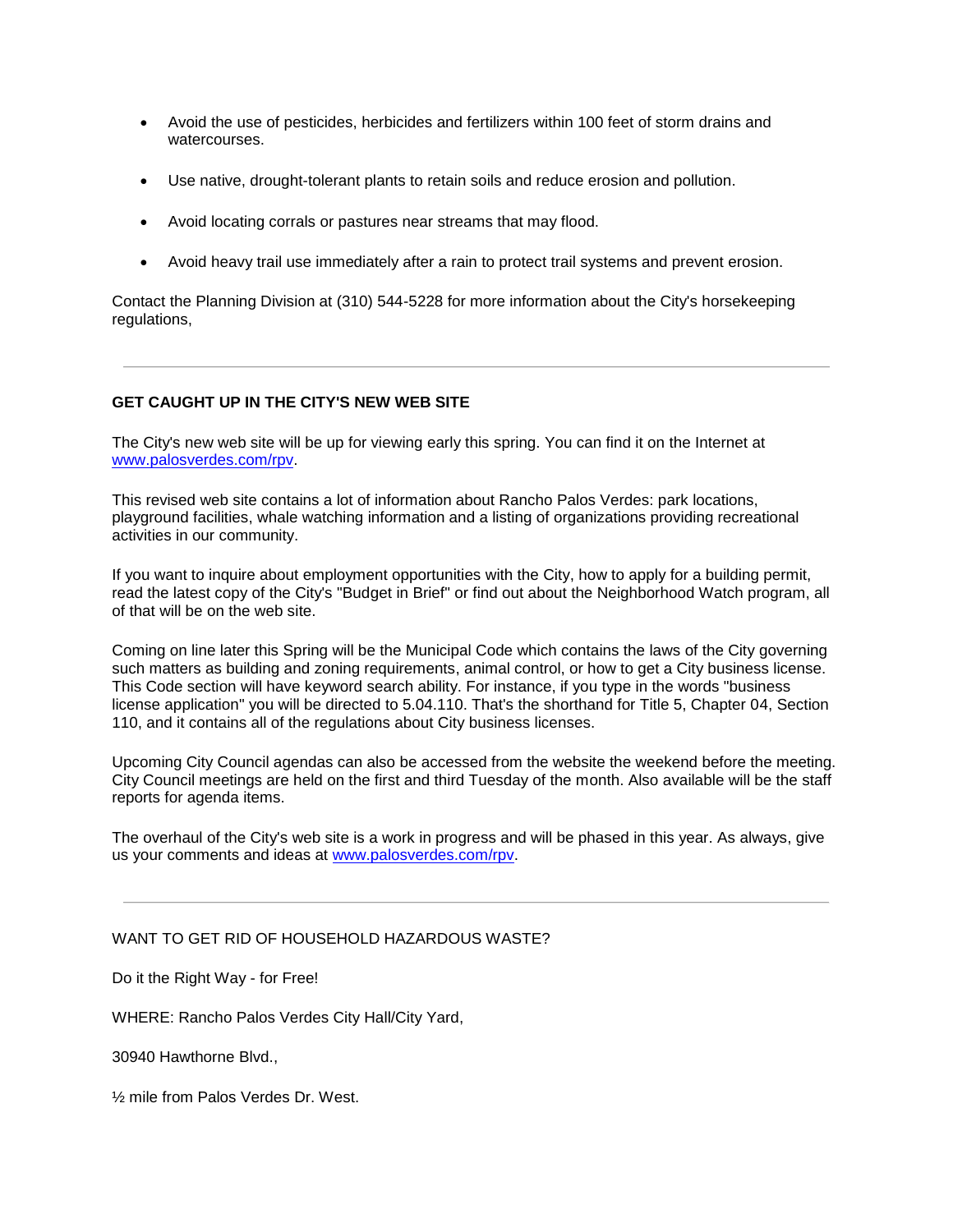WHEN: Saturday, May 20th

TIME:9:00 a.m. to 3:00 p.m.

Bring materials such as automotive fluids, brake fluids, paint, paint thinner, turpentine, cleaners with acid or lye, pesticides or herbicides, household batteries or car batteries, pool chemicals, and used oil or oil filters.

There is a limit of 15 gallons or 125 pounds of waste per vehicle. Bring the items in a sturdy box, preferably in their original, labeled containers. Do not mix hazardous materials together! EXPLOSIVES, AMMUNITION, RADIOACTIVE MATERIALS OR MATERIALS FROM BUSINESSES WILL NOT BE ACCEPTED.

Los Angeles County will conduct this Household Hazardous Waste Roundup. For more information on household hazardous waste or storm water pollution prevention, call (888) CLEAN LA, or (800) 238-0172.

# **TRAFFIC DELAYS**

# **PALOS VERDES MARATHON - JUNE 3**

On Saturday, June 3 from 7:00am to 1:00pm, the Kiwanis Club of Rolling Hills Estates is conducting a portion of their 34th Annual Palos Verdes Marathon on Palos Verdes Drive West and Palos Verdes Drive South in the City of Rancho Palos Verdes. If you live in this area or must travel this route on June 3, please allow yourself extra time because traffic delays are probable. The U.S. Track & Field sanctioned Palos Verdes Marathon is one of the oldest races in the country and attracts about 1500 runners from around the world. The Kiwanis Club of Rolling Hills Estates donates proceeds from this race to local organizations and charities. If you are interested in running in the race or would like to volunteer, please call event organizers at (310) 828-4123.

# **SAVE THE PLANET IN YOUR OWN BACKYARD**

# **Attend a Composting Workshop.Get a Rebate on a Composting Bin**

Do your part to save the planet by learning how to compost. Attend a workshop scheduled for Saturday, April 29th at Hesse Park, 29301 Hawthorne Boulevard. The workshop starts at 10:00 a.m. and runs until noon. There will be free giveaways to attendees.

City residents who purchase a composting bid will get a full rebate on the purchase price up to \$70. Proof of residency and an itemized receipt for the purchase of the bin is necessary to get this refund.

Bins can be purchased at the Do-It-Center, 28901 Western Avenue (Western & Caddington), at Rolling Hills Nursery, or at the Home Depot.

For more information on this workshop, contact the Public Works Department at 310-544-5252.